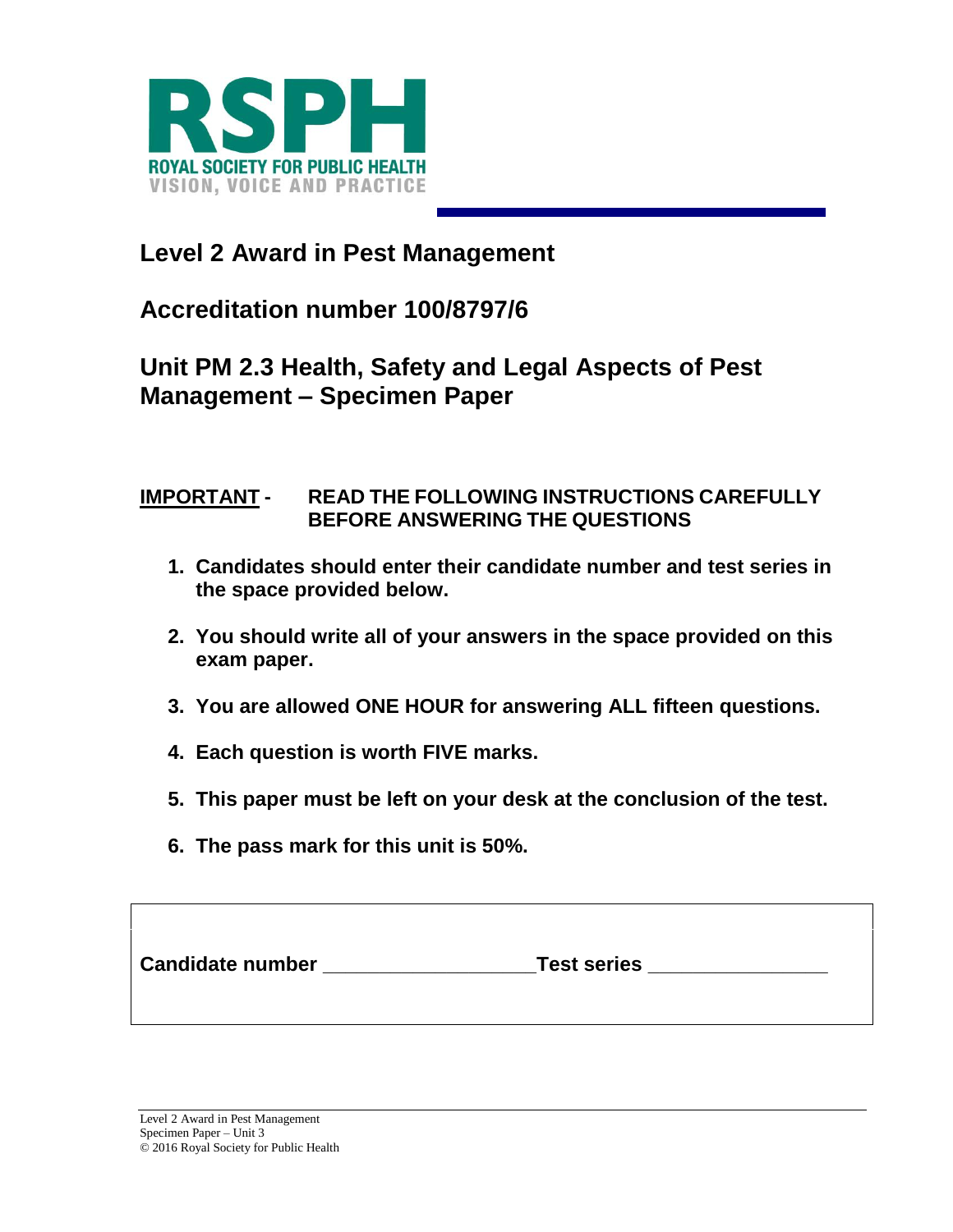| Unit PM 2.3 Health, Safety and Legal Aspects of Pest Management |                                                                                                         |           |  |
|-----------------------------------------------------------------|---------------------------------------------------------------------------------------------------------|-----------|--|
| 1.                                                              | A. Under Health & Safety legislation, what is a "permit to work"?                                       | 2.5 marks |  |
|                                                                 | <b>B.</b> Describe an area in a pest control work activity where such a permit would<br>be appropriate. | 2.5 marks |  |
| <b>Answer</b>                                                   |                                                                                                         |           |  |
|                                                                 |                                                                                                         |           |  |
|                                                                 |                                                                                                         |           |  |
|                                                                 |                                                                                                         |           |  |
|                                                                 |                                                                                                         |           |  |
|                                                                 |                                                                                                         |           |  |
|                                                                 |                                                                                                         |           |  |
|                                                                 |                                                                                                         |           |  |
|                                                                 |                                                                                                         |           |  |
|                                                                 |                                                                                                         |           |  |
|                                                                 |                                                                                                         |           |  |
|                                                                 |                                                                                                         |           |  |
|                                                                 |                                                                                                         |           |  |
|                                                                 |                                                                                                         |           |  |
|                                                                 |                                                                                                         |           |  |
|                                                                 |                                                                                                         |           |  |
|                                                                 |                                                                                                         |           |  |

| 2.<br>A. What does the abbreviation BPR on a product label stand for?                                                                                        | 1 mark  |
|--------------------------------------------------------------------------------------------------------------------------------------------------------------|---------|
| B. The product label states that "appropriate PPE" should be worn. Name TWO<br>sources that could be used to check if the PPE that is available is suitable? | 4 marks |
| <b>Answer</b>                                                                                                                                                |         |
|                                                                                                                                                              |         |
|                                                                                                                                                              |         |
|                                                                                                                                                              |         |
|                                                                                                                                                              |         |
|                                                                                                                                                              |         |
|                                                                                                                                                              |         |
|                                                                                                                                                              |         |
|                                                                                                                                                              |         |
|                                                                                                                                                              |         |
|                                                                                                                                                              |         |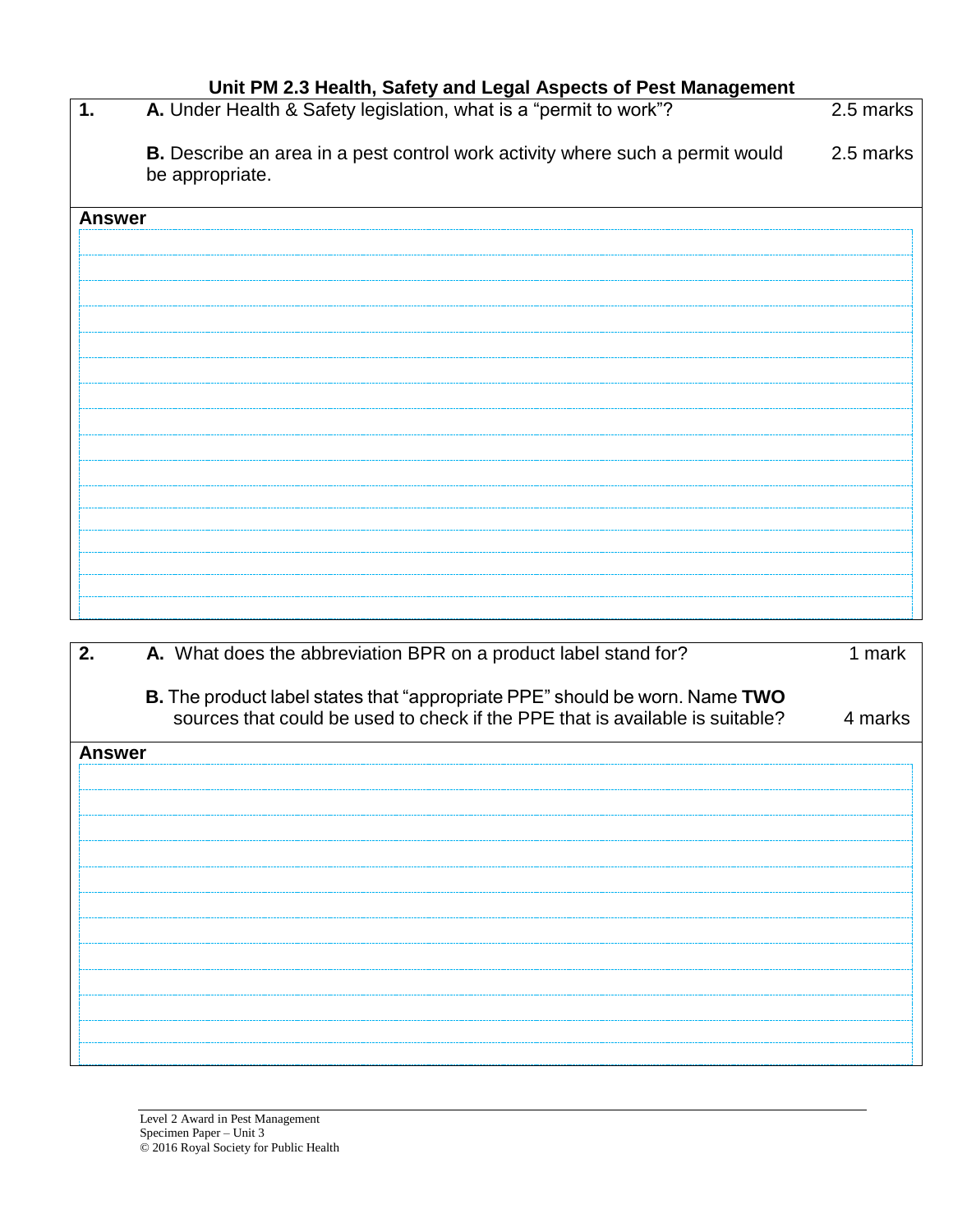| 3.            | The Control of Substances Hazardous to Health Regulations 2002<br>2.5 marks each<br>(COSHH) imposes certain duties on employers to protect employees. |
|---------------|-------------------------------------------------------------------------------------------------------------------------------------------------------|
|               |                                                                                                                                                       |
|               | State TWO other principal duties required by the Regulations.                                                                                         |
|               |                                                                                                                                                       |
| <b>Answer</b> |                                                                                                                                                       |
|               |                                                                                                                                                       |
|               |                                                                                                                                                       |
|               |                                                                                                                                                       |
|               |                                                                                                                                                       |
|               |                                                                                                                                                       |
|               |                                                                                                                                                       |
|               |                                                                                                                                                       |
|               |                                                                                                                                                       |
|               |                                                                                                                                                       |
|               |                                                                                                                                                       |
|               |                                                                                                                                                       |
|               |                                                                                                                                                       |
|               |                                                                                                                                                       |
|               |                                                                                                                                                       |
|               |                                                                                                                                                       |
|               |                                                                                                                                                       |

| 4.            | List FIVE hazards that a pest controller may be exposed to in the roof space of a | 5 marks |
|---------------|-----------------------------------------------------------------------------------|---------|
|               | house.                                                                            |         |
| <b>Answer</b> |                                                                                   |         |
|               |                                                                                   |         |
|               |                                                                                   |         |
|               |                                                                                   |         |
|               |                                                                                   |         |
|               |                                                                                   |         |
|               |                                                                                   |         |
|               |                                                                                   |         |
|               |                                                                                   |         |
|               |                                                                                   |         |
|               |                                                                                   |         |
|               |                                                                                   |         |
|               |                                                                                   |         |
|               |                                                                                   |         |
|               |                                                                                   |         |
|               |                                                                                   |         |
|               |                                                                                   |         |
|               |                                                                                   |         |
|               |                                                                                   |         |
|               |                                                                                   |         |
|               |                                                                                   |         |
|               |                                                                                   |         |
|               |                                                                                   |         |
|               |                                                                                   |         |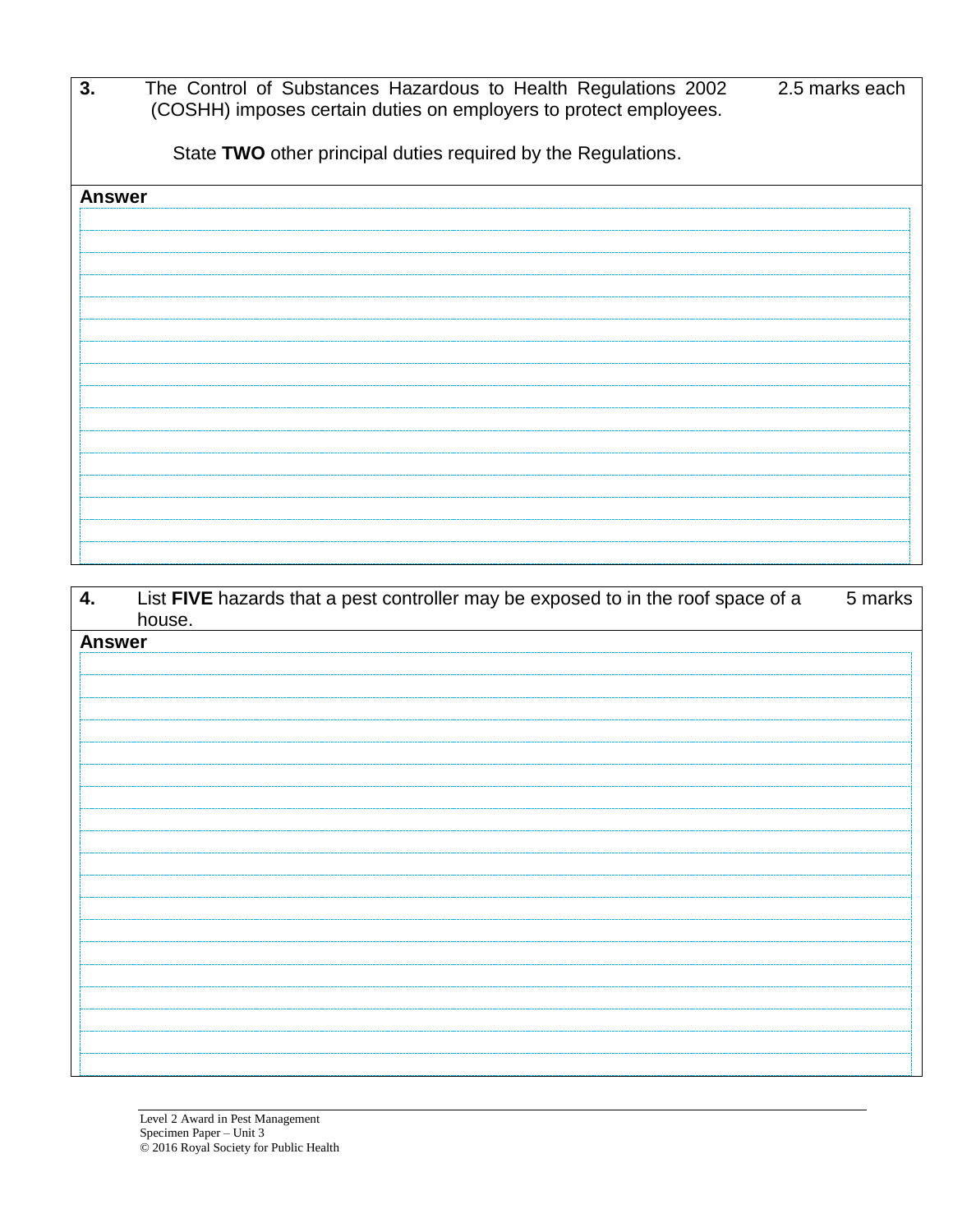| $\overline{5}$ . | <b>A.</b> | List THREE visual checks and assessments that should be made before<br>using a ladder. | 3 marks              |
|------------------|-----------|----------------------------------------------------------------------------------------|----------------------|
|                  | <b>B.</b> | What regulation affects the use of ladders in the workplace?                           | 2 marks              |
| <b>Answer</b>    |           |                                                                                        |                      |
|                  |           |                                                                                        |                      |
|                  |           |                                                                                        |                      |
|                  |           |                                                                                        |                      |
|                  |           |                                                                                        |                      |
|                  |           |                                                                                        |                      |
|                  |           |                                                                                        |                      |
|                  |           |                                                                                        |                      |
|                  |           |                                                                                        |                      |
|                  |           |                                                                                        |                      |
|                  |           |                                                                                        |                      |
|                  |           |                                                                                        |                      |
| 6.               |           | State TWO objectives of the Food and Environment Protection Act, 1985.                 | $\overline{5}$ marks |
| <b>Answer</b>    |           |                                                                                        |                      |
|                  |           |                                                                                        |                      |
|                  |           |                                                                                        |                      |
|                  |           |                                                                                        |                      |
|                  |           |                                                                                        |                      |
|                  |           |                                                                                        |                      |
|                  |           |                                                                                        |                      |
|                  |           |                                                                                        |                      |
|                  |           |                                                                                        |                      |
|                  |           |                                                                                        |                      |
|                  |           |                                                                                        |                      |

Level 2 Award in Pest Management Specimen Paper – Unit 3 © 2016 Royal Society for Public Health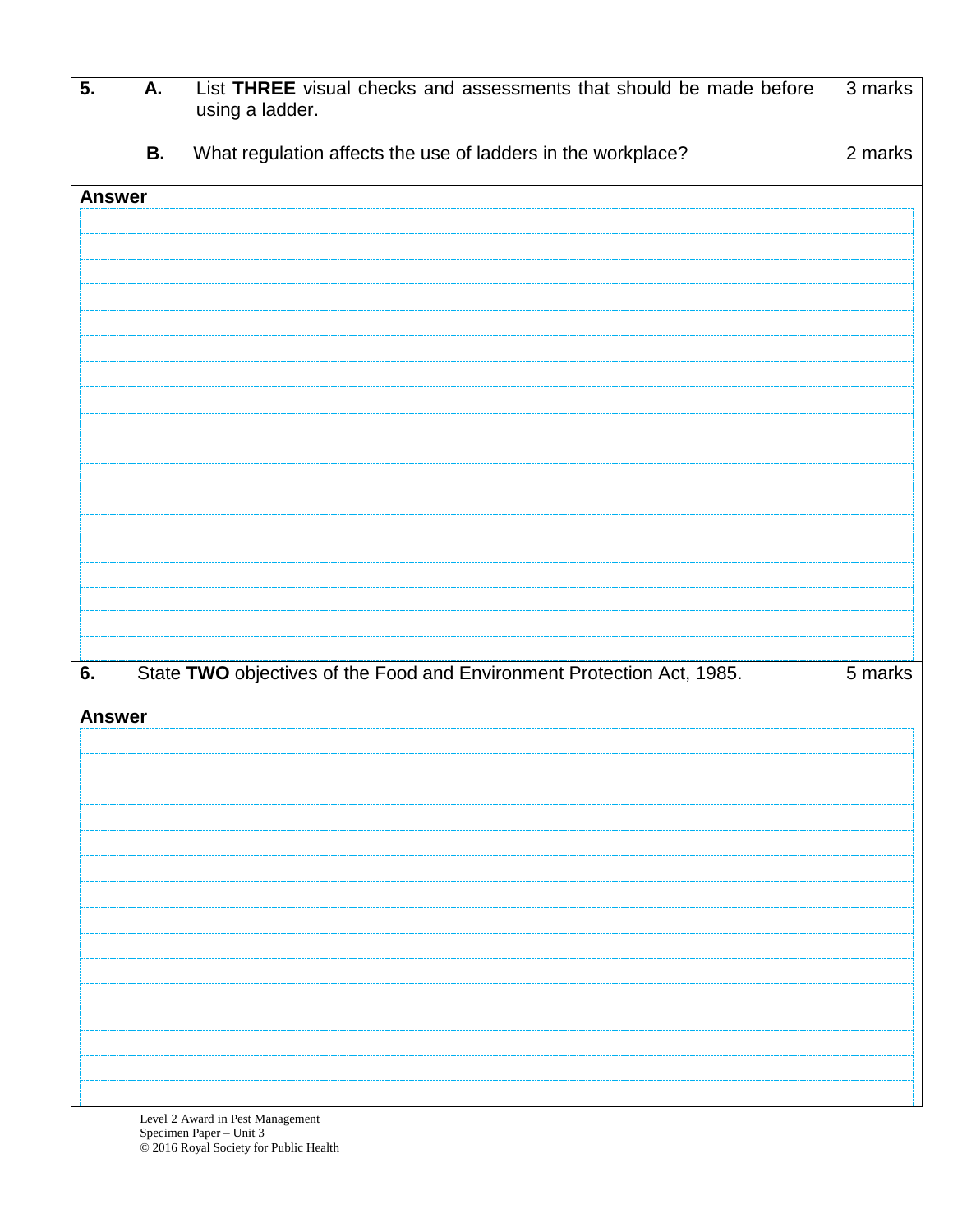| 7.            | Section 11 (1) of the Wildlife & Countryside Act 1981 prohibits the use of certain<br>of<br>taking<br>methods<br>and<br>killing<br>wild<br>animals<br>Name TWO of these methods. | 5 marks |
|---------------|----------------------------------------------------------------------------------------------------------------------------------------------------------------------------------|---------|
| <b>Answer</b> |                                                                                                                                                                                  |         |
|               |                                                                                                                                                                                  |         |
|               |                                                                                                                                                                                  |         |
|               |                                                                                                                                                                                  |         |
|               |                                                                                                                                                                                  |         |
|               |                                                                                                                                                                                  |         |
|               |                                                                                                                                                                                  |         |
|               |                                                                                                                                                                                  |         |
|               |                                                                                                                                                                                  |         |
|               |                                                                                                                                                                                  |         |
|               |                                                                                                                                                                                  |         |
|               |                                                                                                                                                                                  |         |
|               |                                                                                                                                                                                  |         |
|               |                                                                                                                                                                                  |         |
| 8.            | A. List THREE actions that may be implemented by an enforcement officer in                                                                                                       | 3 marks |
|               | connection with food premises                                                                                                                                                    |         |
|               |                                                                                                                                                                                  |         |
|               | B. Which piece of legislation places the responsibility for rabbit control on                                                                                                    | 2 marks |
|               | the owner of the land on which rabbits have their warrens?                                                                                                                       |         |
| <b>Answer</b> |                                                                                                                                                                                  |         |
|               |                                                                                                                                                                                  |         |
|               |                                                                                                                                                                                  |         |
|               |                                                                                                                                                                                  |         |
|               |                                                                                                                                                                                  |         |
|               |                                                                                                                                                                                  |         |
|               |                                                                                                                                                                                  |         |
|               |                                                                                                                                                                                  |         |
|               |                                                                                                                                                                                  |         |
|               |                                                                                                                                                                                  |         |
|               |                                                                                                                                                                                  |         |
|               |                                                                                                                                                                                  |         |
|               |                                                                                                                                                                                  |         |
|               |                                                                                                                                                                                  |         |
|               |                                                                                                                                                                                  |         |
|               |                                                                                                                                                                                  |         |
|               |                                                                                                                                                                                  |         |
|               |                                                                                                                                                                                  |         |
|               |                                                                                                                                                                                  |         |
|               |                                                                                                                                                                                  |         |
|               |                                                                                                                                                                                  |         |
|               |                                                                                                                                                                                  |         |
|               |                                                                                                                                                                                  |         |
|               |                                                                                                                                                                                  |         |

Level 2 Award in Pest Management Specimen Paper – Unit 3 © 2016 Royal Society for Public Health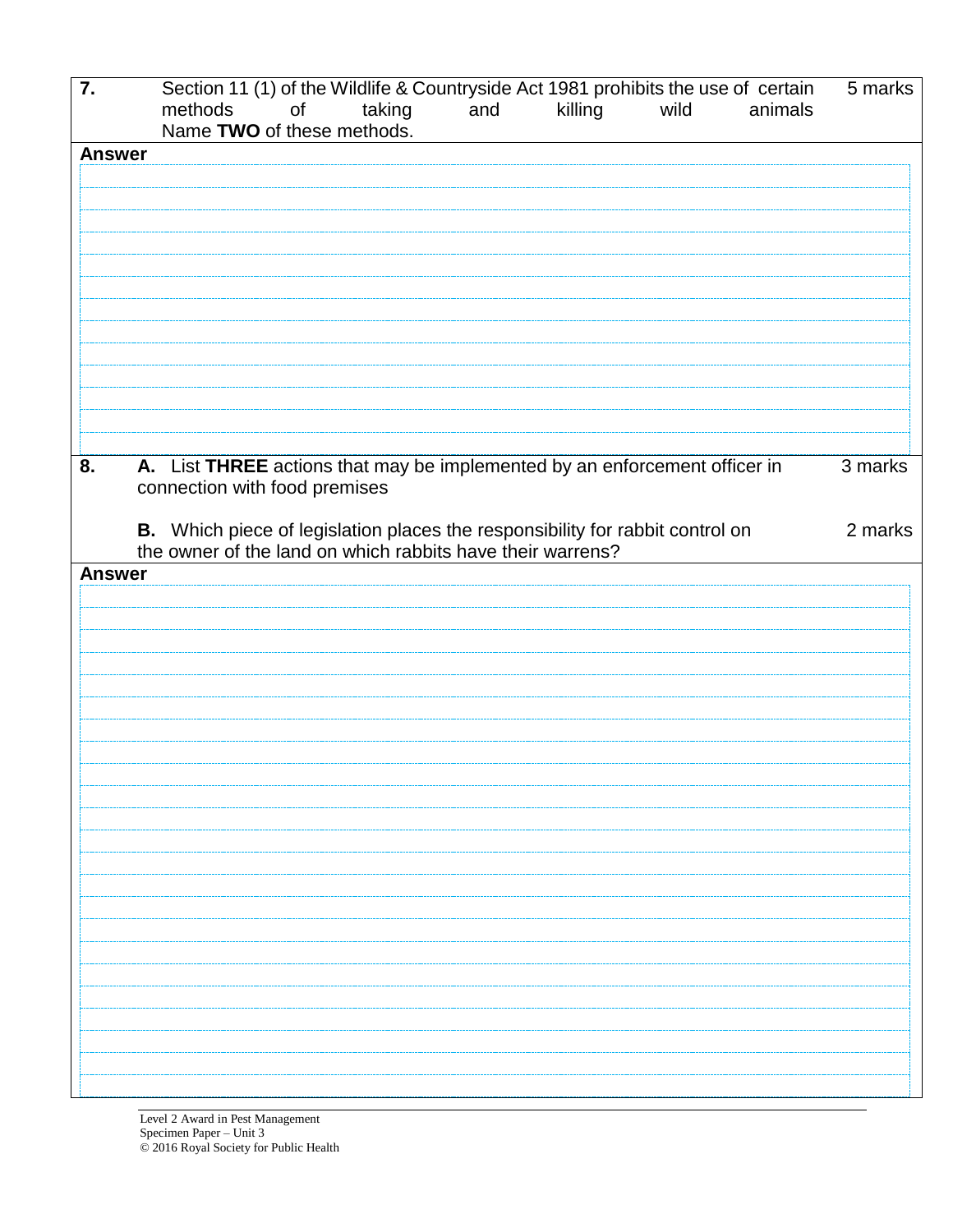| 9.            | A. In which Act of Parliament does it state grey squirrels have to be dispatched<br>humanely and not released back into the wild?                                  | 2 marks |
|---------------|--------------------------------------------------------------------------------------------------------------------------------------------------------------------|---------|
|               | <b>B.</b> What is the reason for this?                                                                                                                             | 3 marks |
| <b>Answer</b> |                                                                                                                                                                    |         |
|               |                                                                                                                                                                    |         |
|               |                                                                                                                                                                    |         |
|               |                                                                                                                                                                    |         |
|               |                                                                                                                                                                    |         |
|               |                                                                                                                                                                    |         |
|               |                                                                                                                                                                    |         |
|               |                                                                                                                                                                    |         |
| 10.           | A. A premises infested with cockroaches is taking no control action. Which Act<br>of Parliament would be the most appropriate to use for treatment<br>enforcement? | 3 marks |
|               | B. Who is responsible for enforcing this Act?                                                                                                                      | 2 marks |
| <b>Answer</b> |                                                                                                                                                                    |         |
|               |                                                                                                                                                                    |         |
|               |                                                                                                                                                                    |         |
|               |                                                                                                                                                                    |         |
|               |                                                                                                                                                                    |         |
|               |                                                                                                                                                                    |         |
|               |                                                                                                                                                                    |         |
|               |                                                                                                                                                                    |         |
|               |                                                                                                                                                                    |         |
|               |                                                                                                                                                                    |         |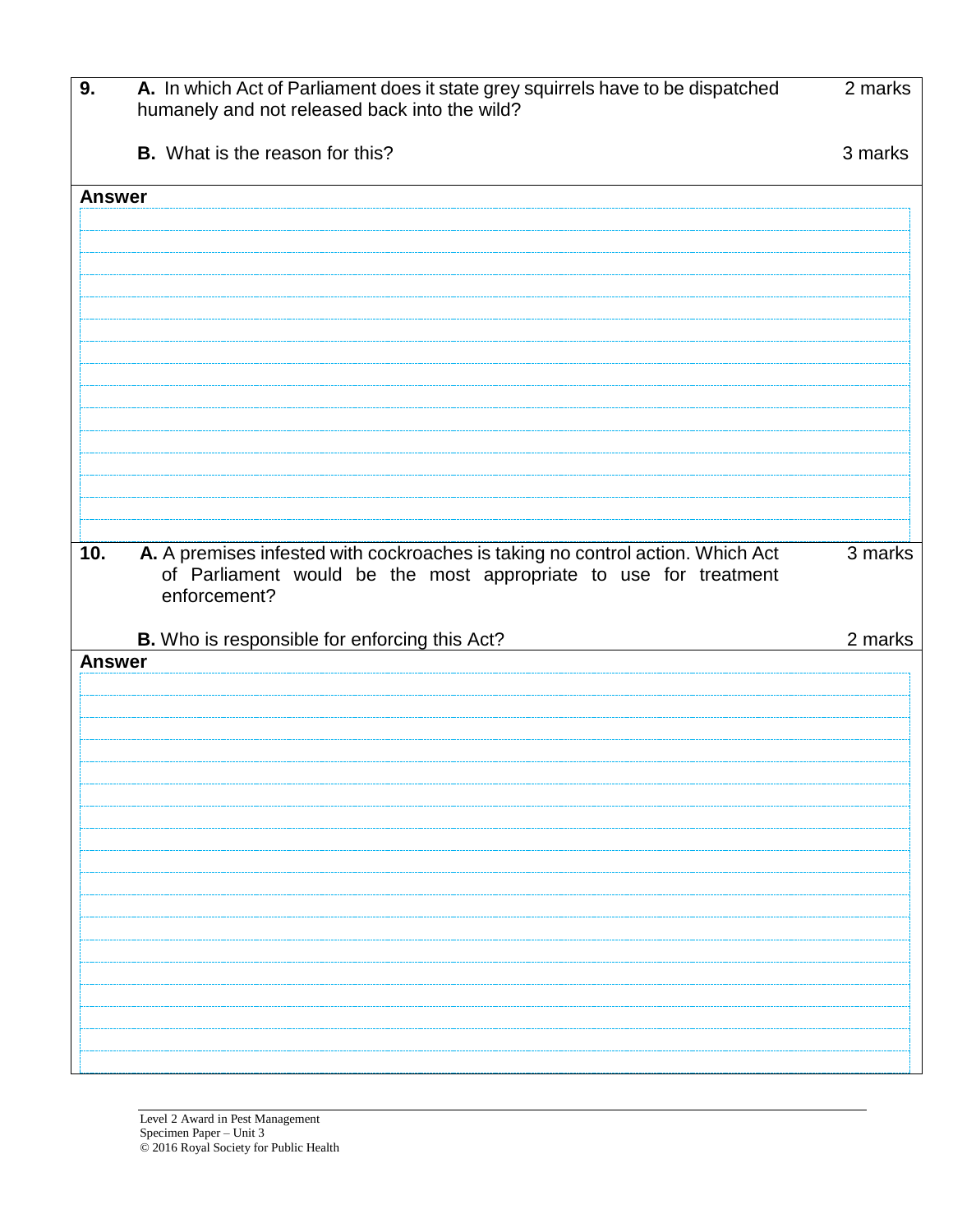| 11. | In addition to treatment records various other types of record relating to 2.5 marks each |  |
|-----|-------------------------------------------------------------------------------------------|--|
|     | different aspects of a Pest Controller's work must be kept.                               |  |

Specify **TWO** different types of such records. **Answer**

| 12.           | Outline TWO reasons why up-to-date treatment records are important to 2.5 marks each |  |
|---------------|--------------------------------------------------------------------------------------|--|
|               | a client.                                                                            |  |
| <b>Answer</b> |                                                                                      |  |
|               |                                                                                      |  |
|               |                                                                                      |  |
|               |                                                                                      |  |
|               |                                                                                      |  |
|               |                                                                                      |  |
|               |                                                                                      |  |
|               |                                                                                      |  |
|               |                                                                                      |  |
|               |                                                                                      |  |
|               |                                                                                      |  |
|               |                                                                                      |  |
|               |                                                                                      |  |
|               |                                                                                      |  |
|               |                                                                                      |  |
|               |                                                                                      |  |
|               |                                                                                      |  |
|               |                                                                                      |  |
|               |                                                                                      |  |
|               |                                                                                      |  |
|               |                                                                                      |  |
|               |                                                                                      |  |
|               |                                                                                      |  |
|               |                                                                                      |  |
|               |                                                                                      |  |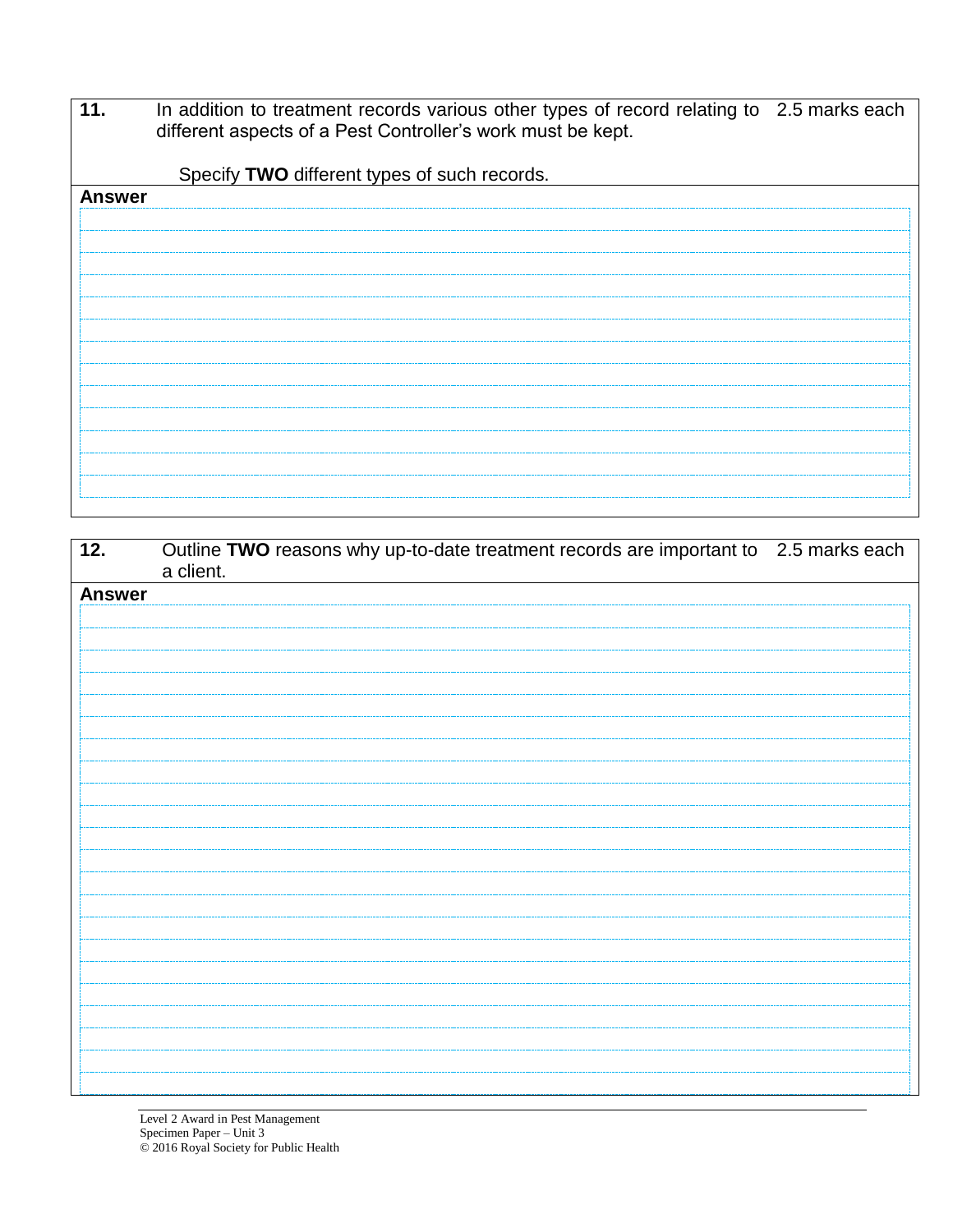| 13.           | A householder insists that rats are living in his roof space, despite a pest<br>controller being unable to find any signs of infestation.     | 5 marks |
|---------------|-----------------------------------------------------------------------------------------------------------------------------------------------|---------|
|               | What action should the pest controller take in this situation?                                                                                |         |
| <b>Answer</b> |                                                                                                                                               |         |
|               |                                                                                                                                               |         |
|               |                                                                                                                                               |         |
|               |                                                                                                                                               |         |
|               |                                                                                                                                               |         |
|               |                                                                                                                                               |         |
|               |                                                                                                                                               |         |
|               |                                                                                                                                               |         |
|               |                                                                                                                                               |         |
|               |                                                                                                                                               |         |
|               |                                                                                                                                               |         |
|               |                                                                                                                                               |         |
|               |                                                                                                                                               |         |
|               |                                                                                                                                               |         |
|               |                                                                                                                                               |         |
|               |                                                                                                                                               |         |
| 14.           | A client demands that rodenticide is placed according to his/her<br>requirements and that no further visits are necessary or acceptable. What | 5 marks |
|               | should be the response?                                                                                                                       |         |
| <b>Answer</b> |                                                                                                                                               |         |
|               |                                                                                                                                               |         |
|               |                                                                                                                                               |         |
|               |                                                                                                                                               |         |
|               |                                                                                                                                               |         |
|               |                                                                                                                                               |         |
|               |                                                                                                                                               |         |
|               |                                                                                                                                               |         |
|               |                                                                                                                                               |         |
|               |                                                                                                                                               |         |
|               |                                                                                                                                               |         |
|               |                                                                                                                                               |         |
|               |                                                                                                                                               |         |
|               |                                                                                                                                               |         |
|               |                                                                                                                                               |         |
|               |                                                                                                                                               |         |
|               |                                                                                                                                               |         |
|               |                                                                                                                                               |         |
|               |                                                                                                                                               |         |